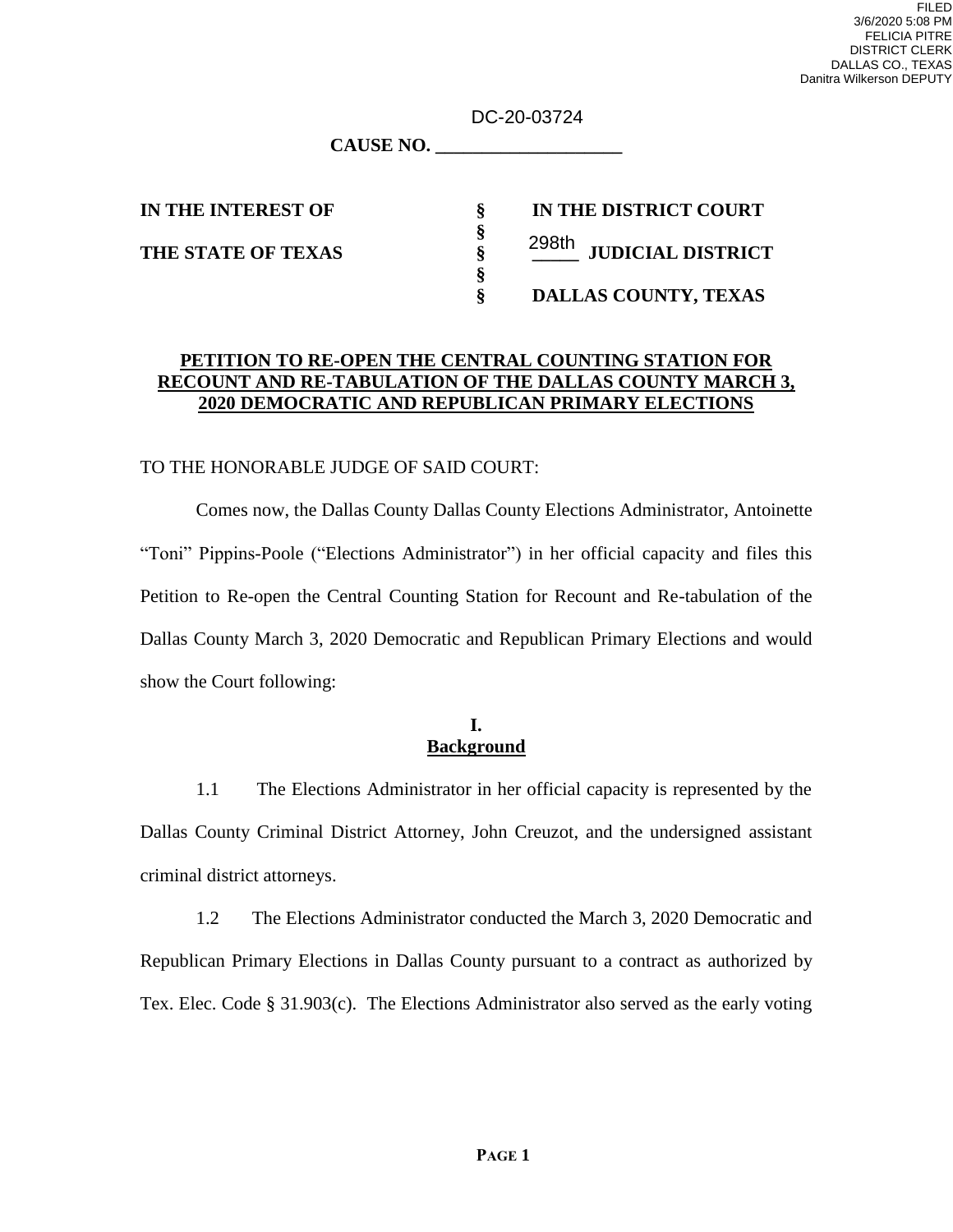clerk for both the Democratic and Republican Primary elections pursuant to Tex. Elec. Code §§ 83.002; 31.907.

#### **II. Factual Background**

2.1 Prior to the March 3, 2020 Democratic and Republican Primary Elections, Dallas County purchased new voting equipment for the Dallas County Elections Department. This new election equipment records citizen votes electronically, but also creates a paper ballot record of the votes which were cast.

2.2 During the reconciliation process after election day it was determined that there were discrepancies with 44 precinct scanner and tabulator machines at certain vote centers throughout Dallas County. Because of these discrepancies and after conferring with the Texas Secretary of State, it has been determined that the most accurate records are the paper ballots from those locations. See the attached affidavit of Antoinette "Toni" Pippins –Poole for further explanation of the discrepancies.

### **III. Venue**

3.1 Venue is mandatory in Dallas County under Tex. Civ. Prac. & Rem. Code § 15.002(a)(1) because Dallas County, Texas is the county in which all of the events or omissions giving rise to this action occurred.

#### **IV. Applicable Law**

4.1 Recounts are governed by Title 13 of the Texas Election Code.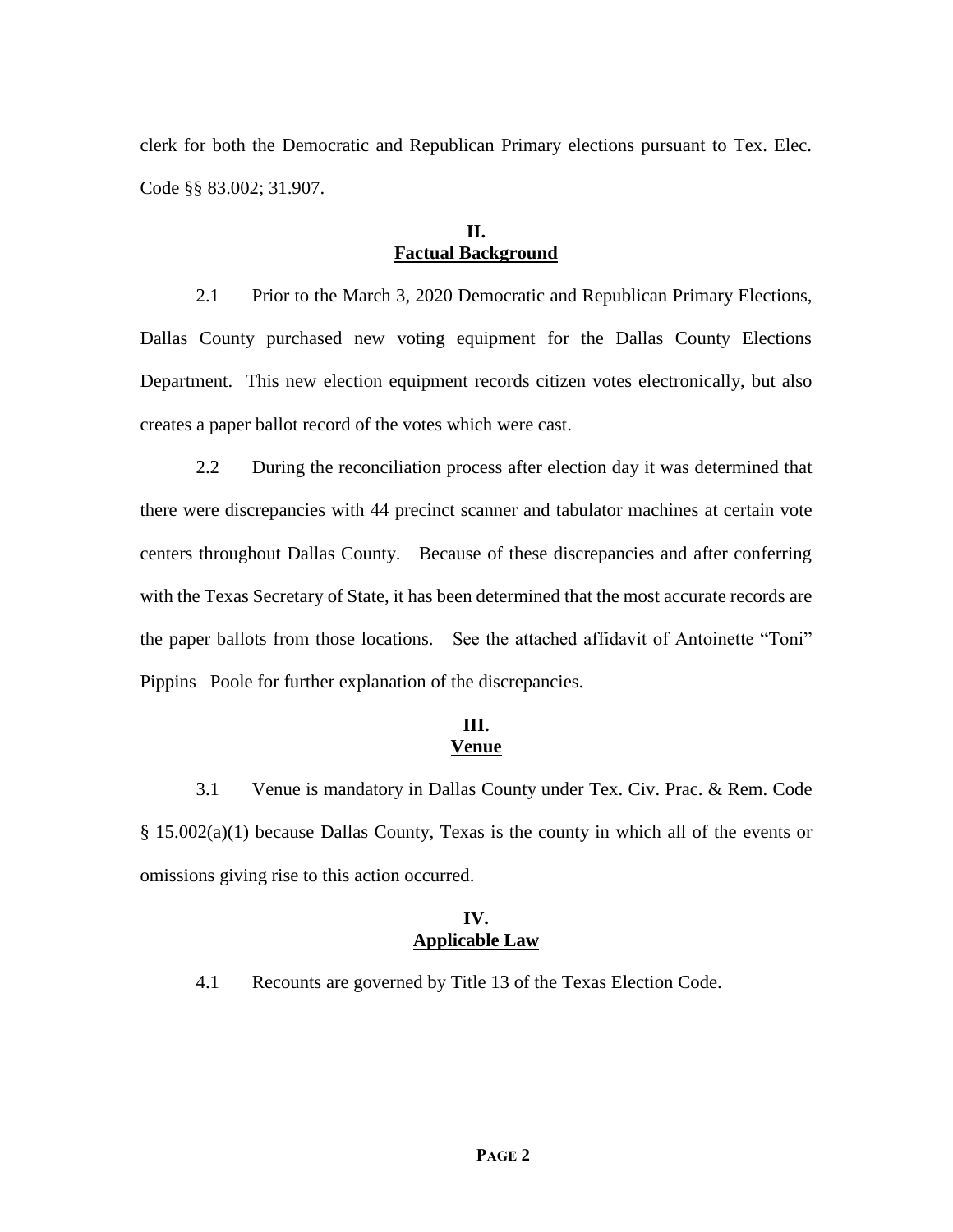4.2 Both the Dallas County Democratic and Republican political parties are required to canvass the results of the Mach 3, 2020 Primary elections by March 12, 2020 pursuant to Tex. Elec. Code § 172.116(b).

4.3 The state party chairs of the Texas Democratic and Republican parties are required to canvass the statewide election results by March 14, 2020 pursuant to Tex. Elec. Code § 172.120 (b).

4.4 A central counting station was established for both the Democratic and Republican Primary Elections for March 3, 2020 pursuant to Tex. Elec. Code § 127.001.

4.5 Unofficial election results were announced after the polls closed on March 3, 2020 and undated throughout the night in compliance with Tex. Elec. Code § 127.1311.

4.6 The procedure to request and obtain a recount is detailed in Chapter 212, Texas Elections Code.

#### **V. Argument**

5.1 It is a fundamental concept to our representative democracy that every vote is counted.

5.2 The Elections Administrator consulted with the Texas Secretary of State and reviewed Chapter 212, Texas Elections Code. After the review, there is no specific statute concerning counting errors as a ground for a recount on Electronic Voting Equipment analogous to Tex. Elec. Code § 212.034 concerning "Counting Errors as Grounds for Recount in Paper Ballot Precincts and Electronic Ballot Precincts." In relevant part, Tex. Elec. Code § 212.034 states: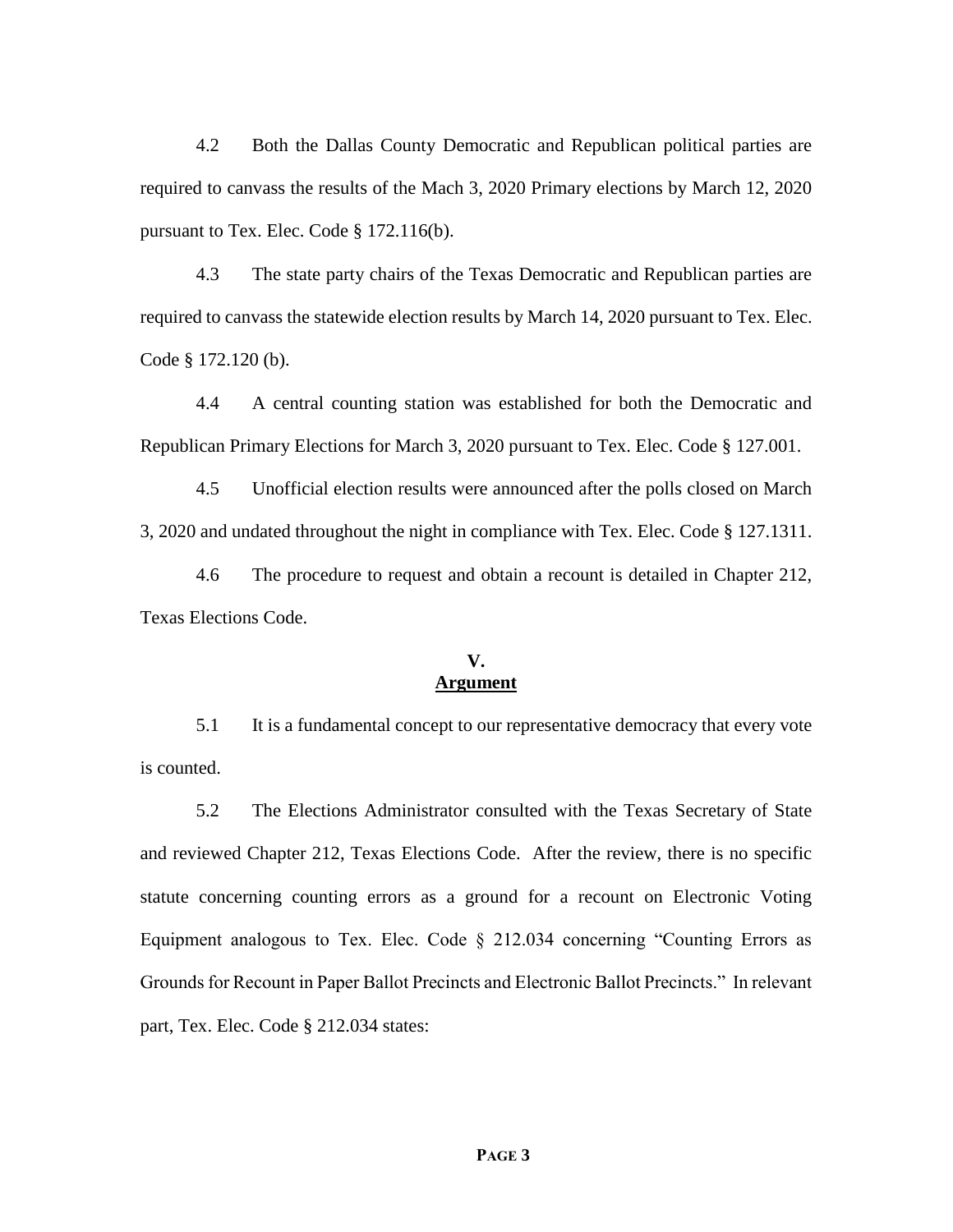(a) To obtain a recount on the ground of counting errors in election precincts in which paper ballots were used, a person must attach to the recount petition an affidavit or affidavits from one or more presiding judges of the election stating that certain votes cast for the office or measure, as applicable, were either counted or not counted, as appropriate, with a brief description of the circumstances involved. . . .

(e) . . . after the date the copy of the recount petition and each affidavit is received by the secretary of state, the secretary shall deliver written certification of whether grounds exist for obtaining a recount on the basis of counting errors to the recount coordinator. . .

5.3 Because there is no direct statutory authority to proceed for a recount regarding errors of the electronically recorded votes along with the facts of this case, the Dallas County Elections Administrator asks the Court to authorize the recount of the paper ballots through the central counting station tabulator.

### **VI. Prayer**

6.1 Now therefore, based on the foregoing, the Dallas County Elections Administrator requests this Court to order a recount, re-scan and re-tabulation of paper votes cast in the March 3, 2020 Democratic and Republican Primary elections similar to recounts allowed under Texas Election Code § 212.034 for the 44 scanner and tabulator machines in question. The recount requested would involve taking the paper ballots from the ballot boxes of those 44 scanner and tabulator machines and running the paper ballots through the central counting station tabulator. Further, the Dallas County Elections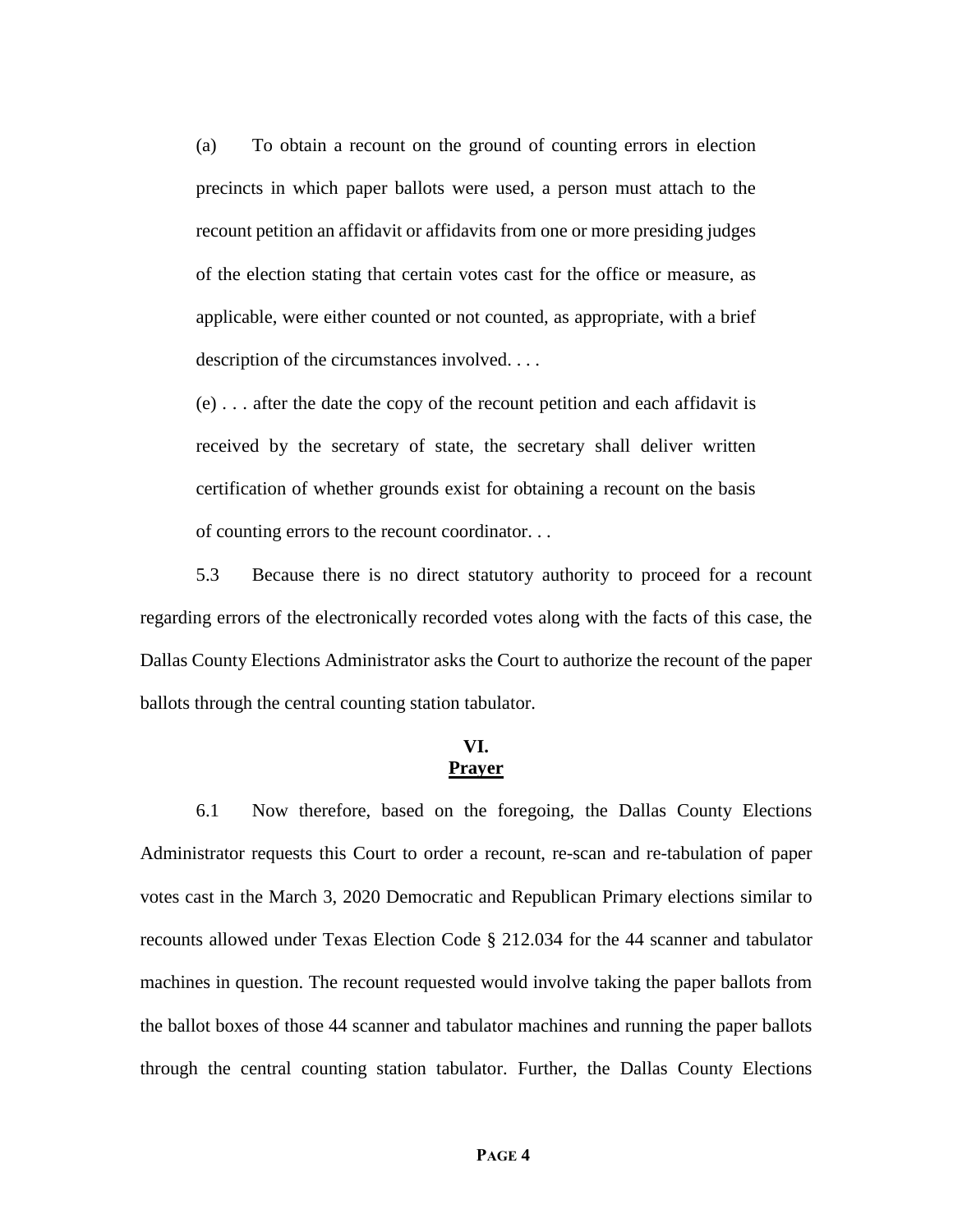Administrator asks the Court to set a date and time for the recount to occur so all parties authorized under the Texas Election Code may attend the recount and observe. The Dallas County Elections Administrator prays for all other relief in law and equity to which she is entitled.

Respectfully submitted,

/s/ JOHN CREUZOT JOHN CREUZOT CRIMINAL DISTRICT ATTORNEY DALLAS COUNTY, TEXAS TEXAS BAR NO. 05069200 [John.Creuzot@dallascounty.org](mailto:John.Creuzot@dallascounty.org) 133 N. RIVERFRONT BLVD., LB 19 DALLAS, TEXAS 75207 PHONE: (214) 653-3600 FAX: (214) 653-5774

RUSSELL RODEN ASSISTANT DISTRICT ATTORNEY TEXAS BAR NO. 17132070 [russell.roden@dallascounty.org](mailto:russell.roden@dallascounty.org) EARL NESBITT ASSISTANT DISTRICT ATTORNEY TEXAS BAR NO. 14916900 Earl.nesbitt@dallascounty.org RANDALL MILLER ASSISTANT DISTRICT ATTORNEY TEXAS BAR NO. 24059181 [randall.miller@dallascounty.org](mailto:randall.miller@dallascounty.org) BEN STOOL ASSISTANT DISTRICT ATTORNEY TEXAS BAR NO. 19312500 [ben.stool@dallascounty.org](mailto:ben.stool@dallascounty.org) CIVIL DIVISION 411 ELM STREET, FIFTH FLOOR DALLAS, TEXAS 75202 PHONE: (214) 653-7358 FAX: (214) 653-6134